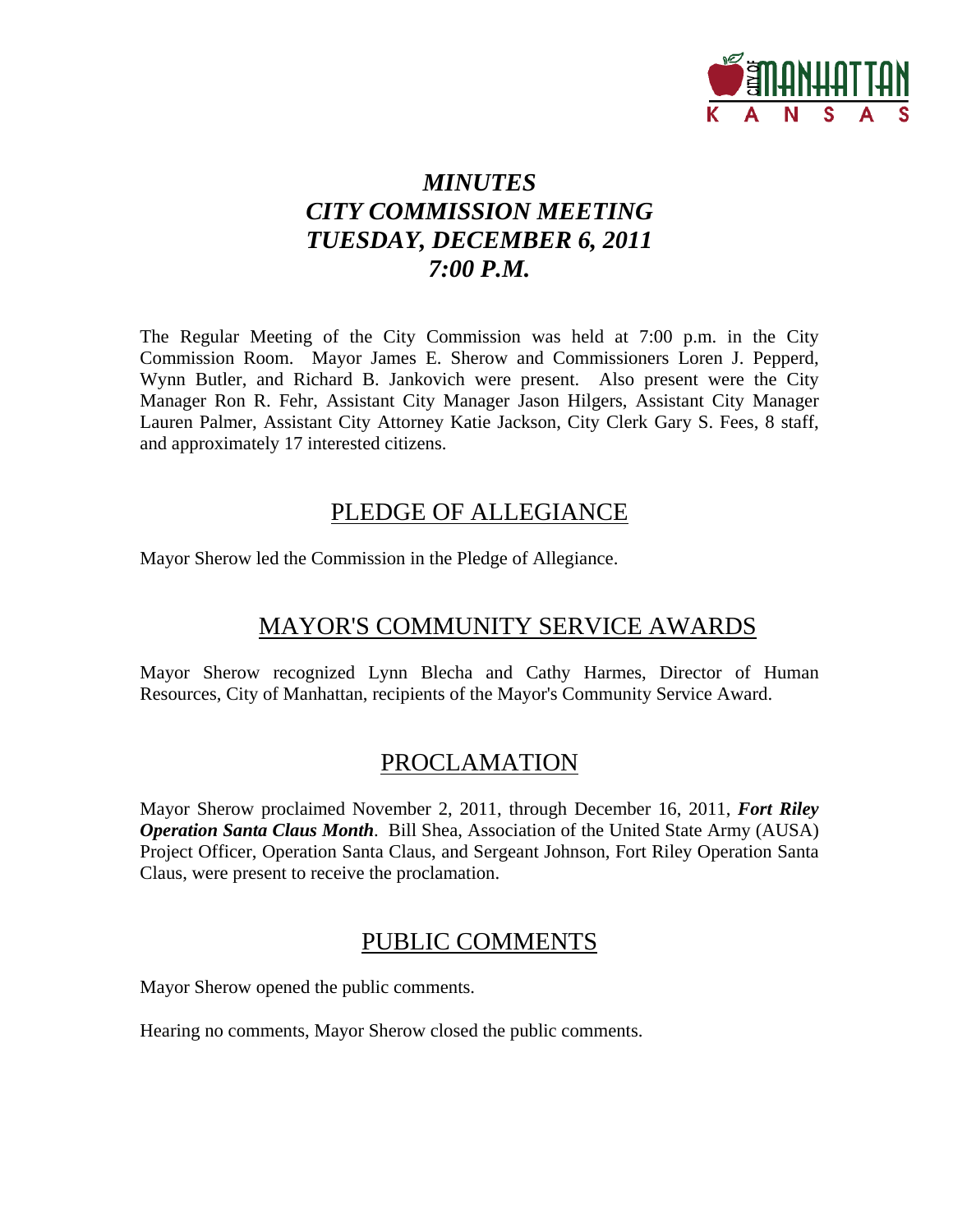**Minutes** City Commission Meeting December 6, 2011 Page 2

## COMMISSIONER COMMENTS

Commissioner Pepperd thanked everyone involved for a great Mayor's Spirit of the Holidays Lighted Parade and Tree Lighting Ceremony. He also congratulated the Kansas State University football team on being selected to play in the Cotton Bowl and the volleyball team for their victory over the University of Nebraska at Lincoln.

Mayor Sherow voiced his appreciation for a successful Mayor's Spirit of the Holidays Lighted Parade and Tree Lighting Ceremony. He thanked Maribeth Kieffer, Executive Director, Flint Hills Breadbasket, and community members for their efforts with the Holiday Food and Fund Drive. He also reminded citizens that the City Commission would not be conducting meetings on December 13, 2011; December 27, 2001; and January 3, 2012. He stated that the City Commission Legislative meeting dates would be on January 10, 2012, and January 24, 2012, and Work Session meeting dates would be on January 17, 2012, and January 31, 2012. He then provided an overview of items mentioned during the Discussion/Briefing Session held prior to the City Commission Legislative Meeting. The Commission updated calendar items; discussed items for the Joint City/Riley County/Pottawatomie County meeting; received an update on the bridge piers; received an update on the Community Gardens; received an update on the Aggieville Business Association meeting discussing the Fake Patty's Day event; received an update on the City's website redesign with a targeted launch date of January 12, 2012; and discussed upcoming meetings for a Legislative breakfast at a date to be determined, the Chambers' Leaders Retreat scheduled for January 13-14, 2012, in Overland Park, and invitations to attend the Douglass Center Open House on December 8, 2011, and the Transportation Security Administration (TSA) 9-11 Commemoration Memorial Ceremony at the Manhattan Regional Airport on December 15, 2011.

Commissioner Jankovich informed the community that the Wildcat Creek Watershed Working Group would not be meeting in December. Its next meeting would be on January 12, 2012. He stated that the Working Group is working on potential recommendations that will come forward to the respective City and Riley County Commissions at a later time.

### CONSENT AGENDA

(\* denotes those items discussed)

### **MINUTES**

The Commission approved the minutes of the Regular City Commission Meeting held Tuesday, November 15, 2011.

### **\* CLAIMS REGISTER NO. 2685**

Bernie Hayen, Director of Finance, responded to questions regarding the item for Kansas One Call in the Claims Register.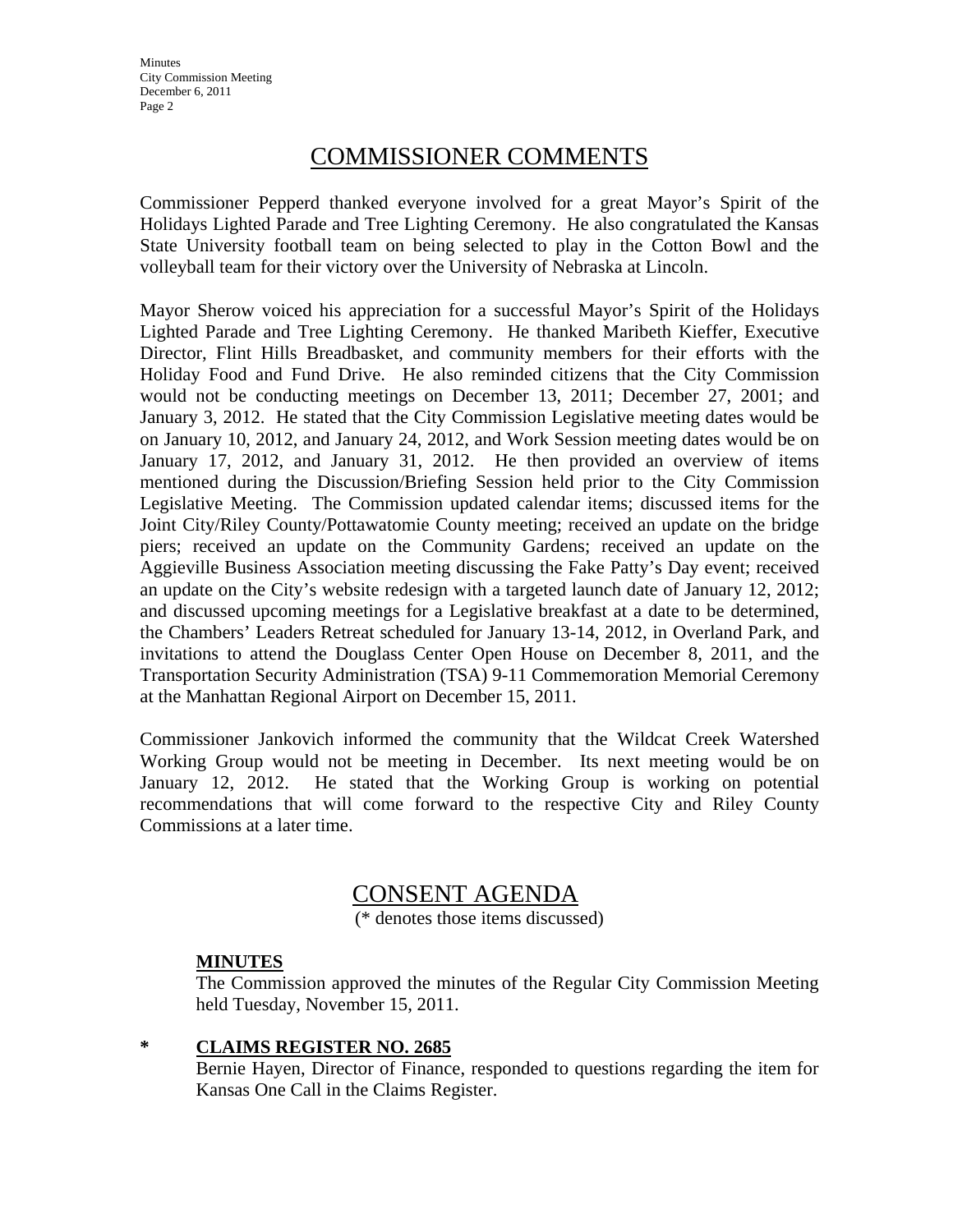# CONSENT AGENDA (*CONTINUED*)

### **\* CLAIMS REGISTER NO. 2685** *(CONTINUED)*

Ron Fehr, City Manager, provided additional information regarding the Kansas One Call system.

The Commission approved Claims Register No. 2685 authorizing and approving the payment of claims from November 9, 2011, to November 29, 2011, in the amount of \$8,547,920.53.

### **LICENSES**

The Commission approved a *Merchant Guard Agency* License for the calendar year 2012 for VendTech Enterprise, LLC, 260 North Rock Road, Suite 218, Wichita, Kansas; *Tree Maintenance* Licenses for the calendar year 2012 for Asplundh Tree Expert Co., 2901 Princeton Place; Salina Tree, Inc., 2681 West State Street Road, Salina, Kansas; Three Men, Tree Service, 225 Ridge Drive; 2 Big Feet Tree Pruning, 405 North 5<sup>th</sup> Street; a *Fireworks Display* License for Manhattan Festivals, LLC, 623 North Manhattan Avenue, for January 1, 2012 at midnight; and annual *Cereal Malt Beverage Off-Premises* Licenses for Dillons #15, 130 Sarber Lane; Dillons #46, 1000 Westloop Place; and Walgreens #7060, 325 Bluemont Avenue.

### **ORDINANCE NO. 6931 – KDHE LOAN AGREEMENT – KONZA WATER MAIN EXTENSION (WA 1006)**

The Commission approved Ordinance No. 6931 authorizing the execution of a loan agreement between the City of Manhattan, Kansas, and the State of Kansas for the purpose of obtaining a loan from the Kansas Public Water Supply Loan Fund in order to finance the Konza Water Main Extension Project and authorized construction of the project using proceeds of the loan upon adoption of the ordinance.

### **\* RESOLUTION NO. 120611-A – LEE MILL HEIGHTS, UNIT SEVEN - STREET IMPROVEMENTS (ST1110)**

The Commission found the petition sufficient and approved Resolution No. 120611-A finding the project advisable and authorizing construction for Lee Mill Heights, Unit Seven, street improvements (ST1110).

### **\* RESOLUTION NO. 120611-B – LEE MILL HEIGHTS, UNIT SEVEN – SANITARY SEWER IMPROVEMENTS (SS1117)**

The Commission found the petition sufficient and approved Resolution No. 120611-B finding the project advisable and authorizing construction for Lee Mill Heights, Unit Seven, sanitary sewer improvements (SS1117).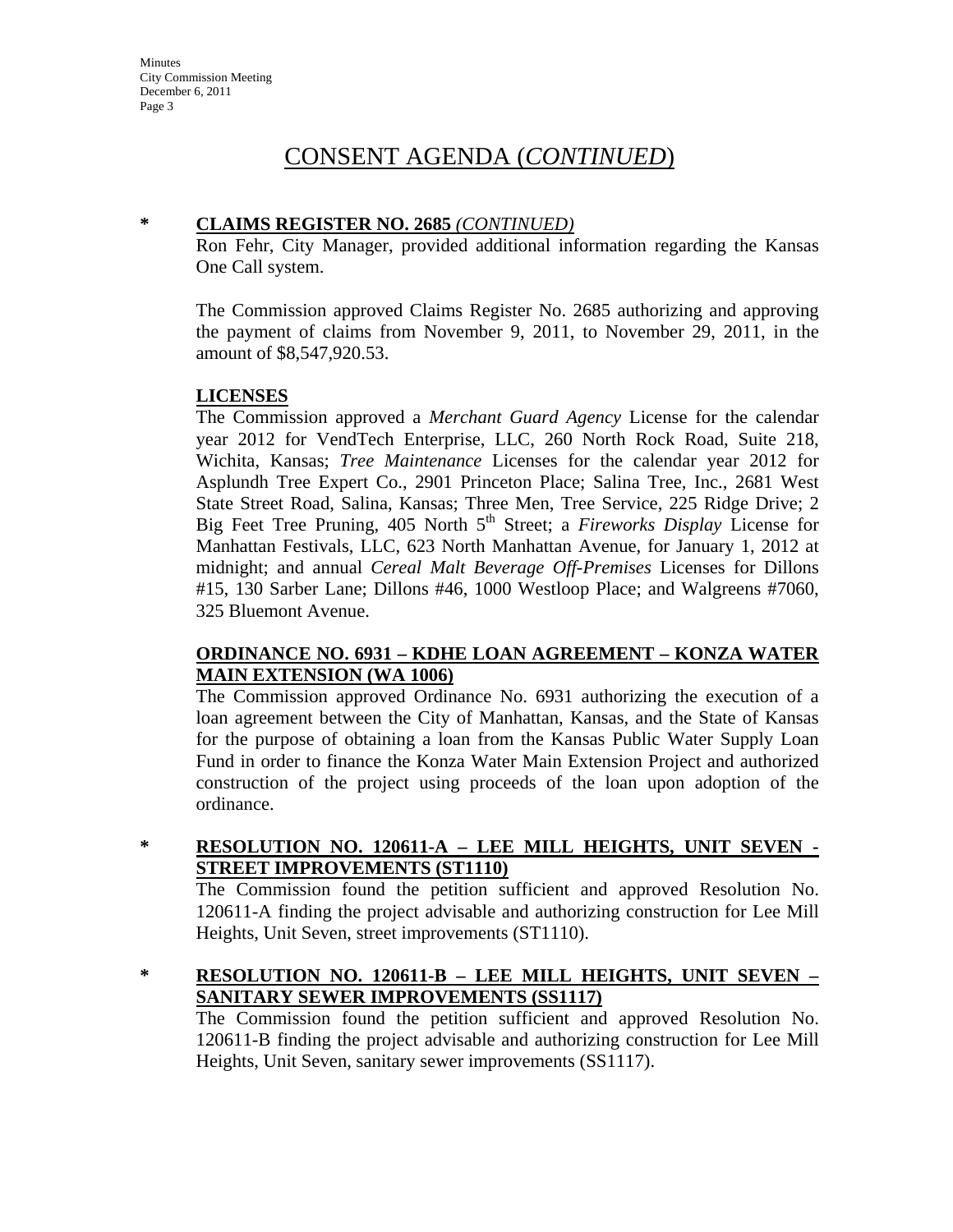# CONSENT AGENDA (*CONTINUED*)

### **\* RESOLUTION NO. 120611-C – LEE MILL HEIGHTS, UNIT SEVEN – WATER IMPROVEMENTS (WA1112)**

The Commission found the petition sufficient and approved Resolution No. 120611-C, finding the project advisable and authorizing construction for Lee Mill Heights, Unit Seven, water improvements (WA1112).

### **\* AGREEMENT – ENGINEERING SERVICES – LEE MILL HEIGHTS, UNIT SEVEN, IMPROVEMENTS (ST1110, SS1117, WA1112)**

The Commission authorized the Mayor and City Clerk to execute an agreement with Schwab Eaton, PA, of Manhattan, Kansas, to perform professional services for Lee Mill Heights, Unit Seven, street (ST1110), sanitary sewer (SS1117), and water (WA1112) improvements.

### **AWARD CONTRACT – SHUSS ROAD STREET IMPROVEMENT (ST1111)**

The Commission accepted the Engineer's Opinion of Probable Cost in the amount of \$693,572.00 and awarded a construction contract in the amount of \$475,477.90 to Middlecreek Corporation, of Peabody, Kansas, for the Shuss Road Street (ST1111) Improvements.

### **AWARD CONTRACT – 2012-2013 UTILITY CUT STREET REPAIRS (WA1115, SS1120)**

The Commission accepted the Engineer's Opinion of Probable Cost in the amount of \$352,439.00 and awarded a contract in the amount of \$314,990.00 to Manhattan Trenching, Inc., of Manhattan, Kansas, for the 2012-2013 Utility Cut Street Repairs project (WA1115, SS1120).

### **REQUEST FOR QUALIFICATIONS – 2012-2017 AIRPORT CONSULTANT**

The Commission authorized City Administration to issue a Request for Qualifications for architectural, engineering, and planning services for the Manhattan Regional Airport improvement projects programmed between 2012 and 2017 and appointed Commissioner Jankovich to serve on the Selection Committee.

### **\* APPROVE – CICO PARK SHADE/SHELTER**

Curt Loupe, Director of Parks and Recreation, provided an overview of the item.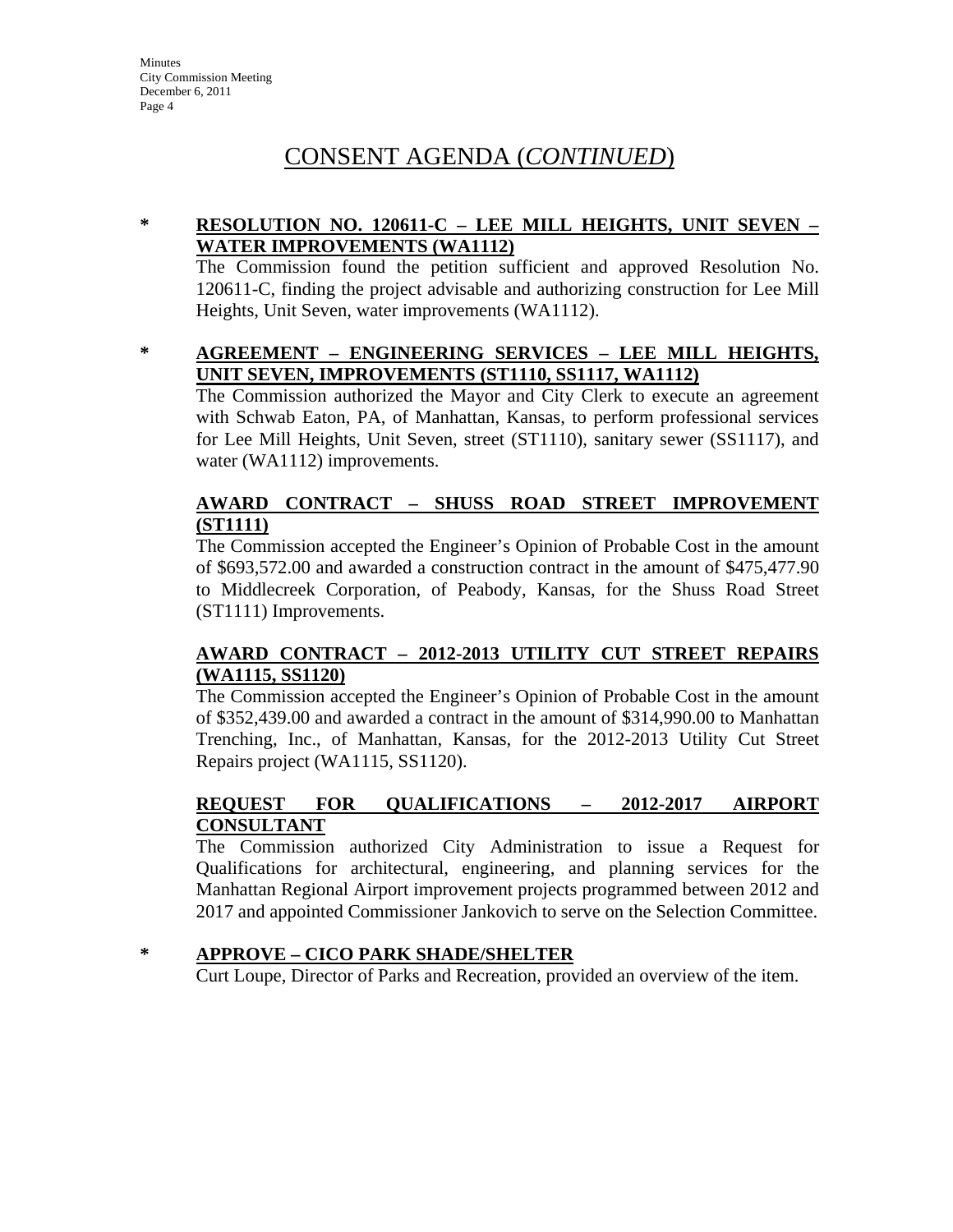# CONSENT AGENDA (*CONTINUED*)

### **\* APPROVE – CICO PARK SHADE/SHELTER** *(CONTINUED)*

The Commission approved the shade/shelter project at CiCo as recommended by the Parks and Recreation Advisory Board and allocated Community Park Matching Funds, approximately \$5,000.00, from the 2012 Special Parks and Recreation budget to match the private dollars raised for this project by the Friends of Brett Bolton.

### **BOARD APPOINTMENT**

The Commission approved the re-appointment of Connie Hamilton, 120 Longview Drive, to a three-year term on the Board of Zoning Appeals. Ms. Hamilton's term will begin January 1, 2012, and will expire December 31, 2014.

After discussion, Commissioner Jankovich moved to approve the consent agenda, as read. Commissioner Pepperd seconded the motion. On a roll call vote, motion carried 4-0.

# GENERAL AGENDA

### **FIRST READING – REZONE - PART OF LOT 10, ROCKHILL ESTATES ADDITION, FROM R, SINGLE-FAMILY RESIDENTIAL DISTRICT, TO C-1, RESTRICTED BUSINESS DISTRICT**

Eric Cattell, Assistant Director for Planning, presented the item. He then responded to questions from the Commission regarding comments from the Manhattan Urban Area Planning Board and presented an aerial view of the site.

After discussion, Commissioner Jankovich moved to approve first reading of an ordinance rezoning a 0.7 acre portion of Lot 10, Rockhill Estates Addition, generally located in the rear yard of 2035 Rockhill Road, from R, Single-Family Residential District, to C-1, Restricted Business District, based on the findings in the Staff Report *(See Attachment No. 1)*. Commissioner Pepperd seconded the motion. On a roll call vote, motion carried 4-0.

### **PUBLIC HEARING - COMMUNITY DEVELOPMENT BLOCK GRANT (CDBG) - 2011 SECOND PROGRAM YEAR ANNUAL ACTION PLAN SUBSTANTIAL AMENDMENT**

Shelley Carver, Grant Administrator, presented an overview of the CDBG 2011 Substantial Amendment. She stated that funds are provided to the City through the U.S. Department of Housing and Urban Development Community Development Block Grant and cover all costs related to the Program. She then responded to questions from the Commission regarding the revised distribution funding amounts for the Manhattan Emergency Shelter and Sunflower CASA, and, provided additional information on the Housing Rehabilitation Program.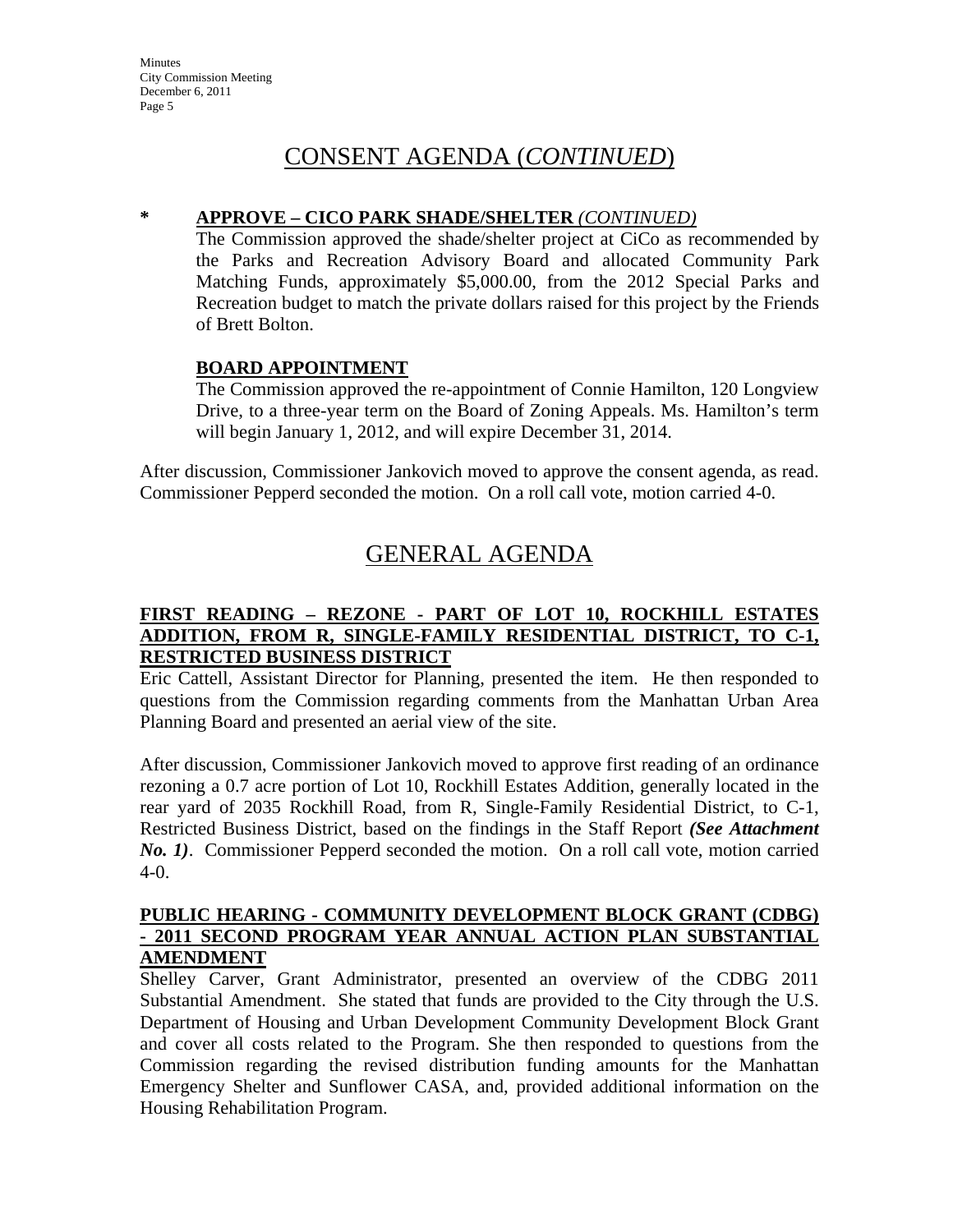# GENERAL AGENDA (*CONTINUED*)

#### **PUBLIC HEARING - COMMUNITY DEVELOPMENT BLOCK GRANT (CDBG) - 2011 SECOND PROGRAM YEAR ANNUAL ACTION PLAN SUBSTANTIAL AMENDMENT** *(CONTINUED)*

Mayor Sherow opened the public hearing.

Hearing no comments, Mayor Sherow closed the public hearing.

### **COMMUNITY DEVELOPMENT BLOCK GRANT (CDBG) - 2011 SECOND PROGRAM YEAR ANNUAL ACTION PLAN SUBSTANTIAL AMENDMENT**

After discussion, Commissioner Jankovich moved to approve the CDBG 2011 Second Program Year substantial amendment to delete the Parks and Recreation Scholarship project and to redistribute the funding to the remaining two Public Services projects. Commissioner Pepperd seconded the motion. On a roll call vote, motion carried 4-0.

### **DISCUSSION ITEM: USE OF REMAINING ECONOMIC DEVELOPMENT FUNDS**

Lauren Palmer, Assistant City Manager, provided an update on the economic development goals, status of the Economic Development Funds, recent changes to the Fund forecast and assumptions, and discussed items not included in the projections. She provided the recommendations from City Administration to include: preserve the remaining economic development funds for pending economic development prospects; do not commit the remaining funds for alternative projects until the outcome of the August 2012 sales tax renewal election is known; and, as part of the 2013 Budget process, establish and promote a strategy for use of new sales tax funds if the election is successful. She then responded to questions from the Commission.

Ron Fehr, City Manager, provided additional information on the proposed Poyntz Avenue improvements, timing of the project, and financing considerations. He then responded to questions from the Commission regarding a potential new air service and possible funding needed from the State to attract the service, the Downtown Fund, the proposed economic development application with Prathista International. He informed the Commission that the original purpose of the half-cent sales tax was to bring in and to expand companies within the community to create jobs.

Lauren Palmer, Assistant City Manager, informed the Commission that the Prathista International item is scheduled to be on the City Commission agenda December 20, 2011. She said the company will provide additional information and respond to questions from the Commission at that time.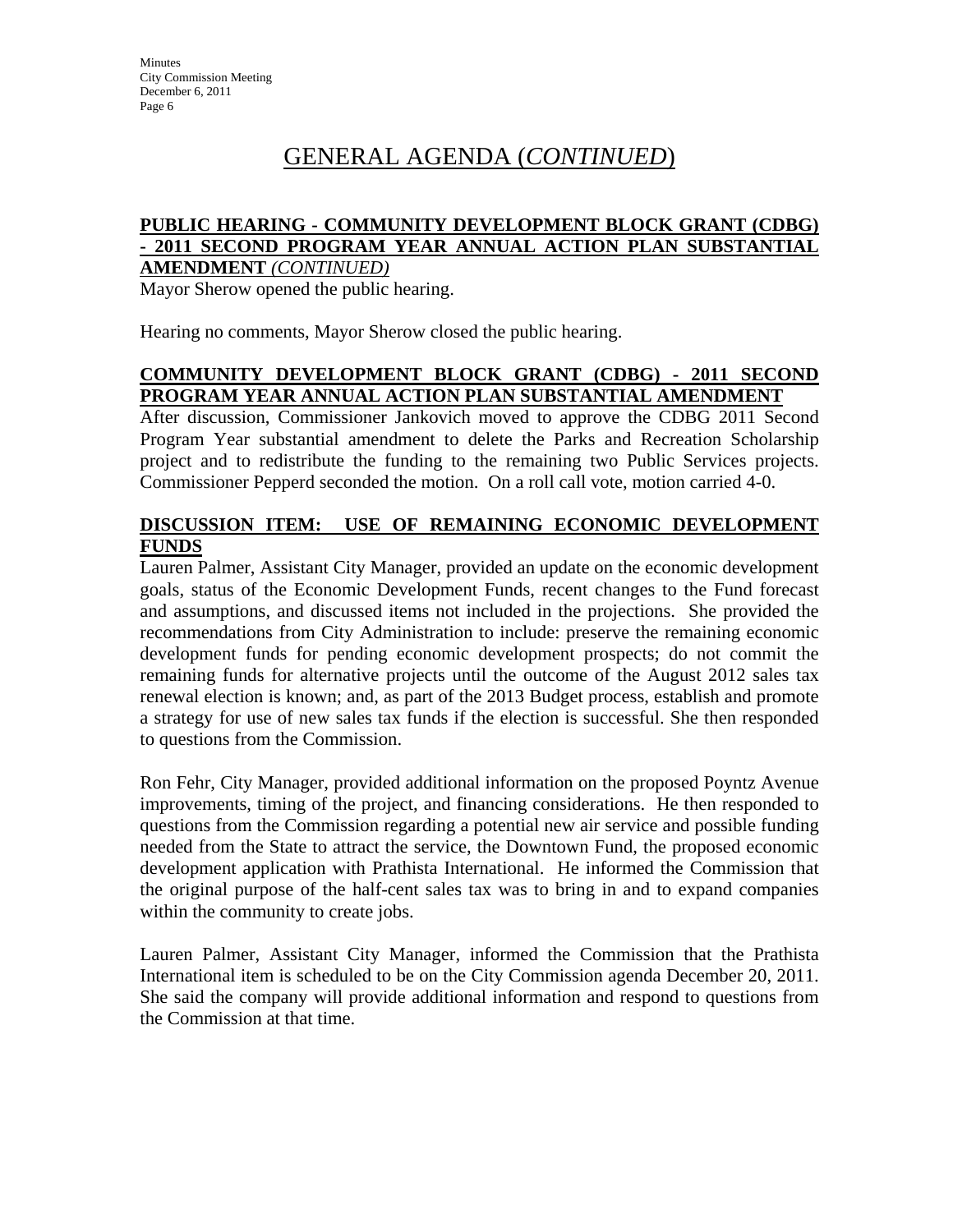# GENERAL AGENDA (*CONTINUED*)

#### **DISCUSSION ITEM: USE OF REMAINING ECONOMIC DEVELOPMENT FUNDS** *(CONTINUED)*

Ron Fehr, City Manager, provided additional information on the Prathista International economic development application and responded to questions from the Commission.

Lauren Palmer, Assistant City Manager, presented an overview of the Economic Development Summary for the 2002 – 2012 Roads and Jobs Sales Tax revenues, expenses, and cash balances.

After discussion of the Commission, Ron Fehr, City Manager, responded to questions from the Commission regarding the City debt; items that have been bonded, the repayment schedule, and funding source paying the debt; City-owned properties; proposed renovation of the former National Guard Armory building at the Manhattan Regional Airport; and revenue streams and potential repayment for the Economic Development Fund.

Lyle Butler, President, Manhattan Area Chamber of Commerce, provided additional information on the process for Prathista International. He informed the Commission that it may take 18 months to two years when working with an economic development prospect. He asked that the Commission look at the merits of Prathista International and other economic development prospects. However, if the Commission has decided to change direction with the use of economic development funds, then make the decision before meeting with representatives of Prathista International a second time. He then informed the Commission that the Chamber supports the Poyntz Avenue improvements project; however, the use of economic development dollars should be used for job creation. He encouraged the Commission to work to get the existing sales tax renewal passed and stated that successful passage of the renewal is important for the continued health and growth of the community. Finally, he provided an update on the two empty buildings in the Corporate Technology Park and the opportunity to improve the investment of a City building at the Airport.

Neil Horton, Past Chair, Manhattan Area Chamber of Commerce Board of Directors, informed the Commission that the Poyntz Avenue improvements are important and should occur, but should not be confused with economic development. He asked the Commission to follow through on the process and expectation with the current economic development prospect. He stated that there have been many positives with the use of public dollars to leverage private funds. He provided an update on Advantage Manhattan and asked the Commission to work with Riley County and to move forward with the existing half-cent sales tax renewal initiative with the public.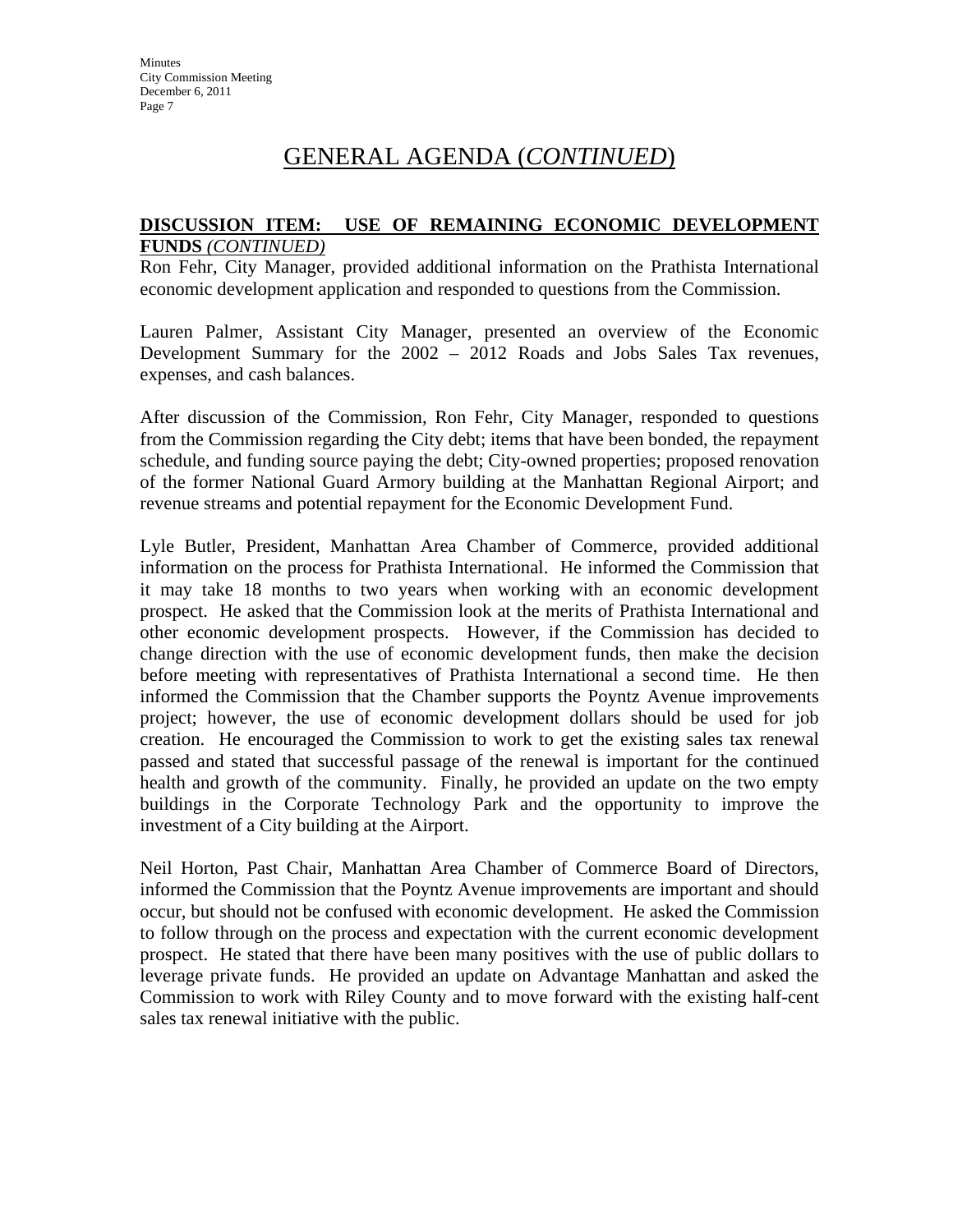Minutes **City Commission Meeting** December 6, 2011 Page 8

### **GENERAL AGENDA (CONTINUED)**

#### DISCUSSION ITEM: USE OF REMAINING ECONOMIC DEVELOPMENT **FUNDS (CONTINUED)**

Fred Willich, Chair, Manhattan Area Chamber of Commerce Board of Directors, voiced support for the Poyntz Avenue infrastructure improvements, but stated that this project is a maintenance issue and is not part of economic development and job creation. He stated that it is in the best interest of the community to renew the half-cent sales tax and asked that the Commission work harder with Riley County officials to ensure the successful passage of the sales tax. He encouraged the Commission to continue the process with Prathista International.

Ron Fehr, City Manager, and Jason Hilgers, Assistant City Manager, provided additional information on the item and responded to questions from the Commission regarding fund balances, revenue projections, and commitment of future revenues.

After additional discussion and comments from the Commission, there was a consensus to have Prathista International representative's present additional information for City Commission consideration and respond to questions regarding the proposed economic development application and agreement at the December 20, 2011, City Commission Meeting, and to review alternate funding options and considerations for the proposed Poyntz Avenue improvements.

#### **ADJOURNMENT**

At 9:15 p.m., the Commission adjourned.

ees, MMC, City Clerk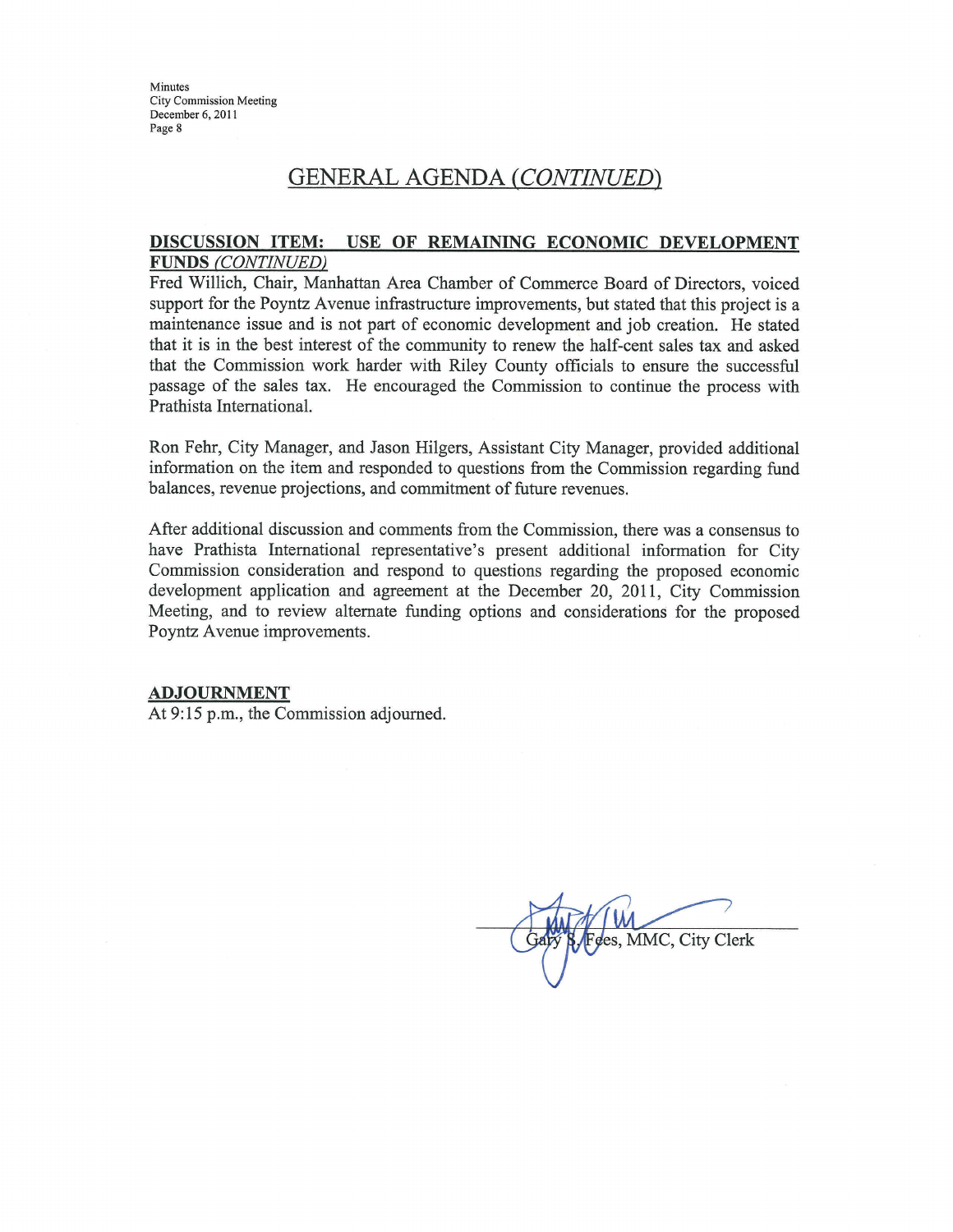### **STAFF REPORT**

### **ON AN APPLICATION TO REZONE PROPERTY**

**FROM:** R, Single-Family Residential District.

**TO:** C-1, Restricted Business District.

**APPLICANT/ OWNERS:** Steve R. and Mary K. Springer.

**ADDRESS:** 281 Johnson Road, Manhattan, KS.

**LOCATION:** Generally located at 2035 Rockhill Road, which is located at the end of the Rockhill Road cul-de-sac.

**AREA:** 30,491 square feet (.70 acres).

DATE OF PUBLIC NOTICE PUBLICATION: October 31, 2011.

**DATE OF PUBLIC HEARING: PLANNING BOARD:** November 21, 2011. **CITY COMMISSION:** December 6, 2011.

### **THIRTEEN MATTERS TO BE CONSIDERED WHEN REZONING**

**1. EXISTING USE:** Single-family home.

**2. PHYSICAL AND ENVIRONMENTAL CHARACTERISTICS:** The area to be rezoned is a portion of the rear yard of the single-family lot. The single-family lot is approximately 61,337 square feet (1.40 acres). The portion to be rezoned is 30,491 square foot area (.70 acres) and consists mostly of a heavily wooded, steep slope. The area proposed to be rezoned will be combined with an adjacent C-1 commercial lot to the west (existing Lot 2, Rockhill Estates, Unit Four) to be known as Lot 1of the Final Plat of Rockhill Estates Addition, Unit Five. As stated by the applicant, the initial development plan for the C-1 District lot is to sell the land to the adjacent property owner to the south to create one (1) large zoning lot. No proposal for future development of this zoning lot has been provided.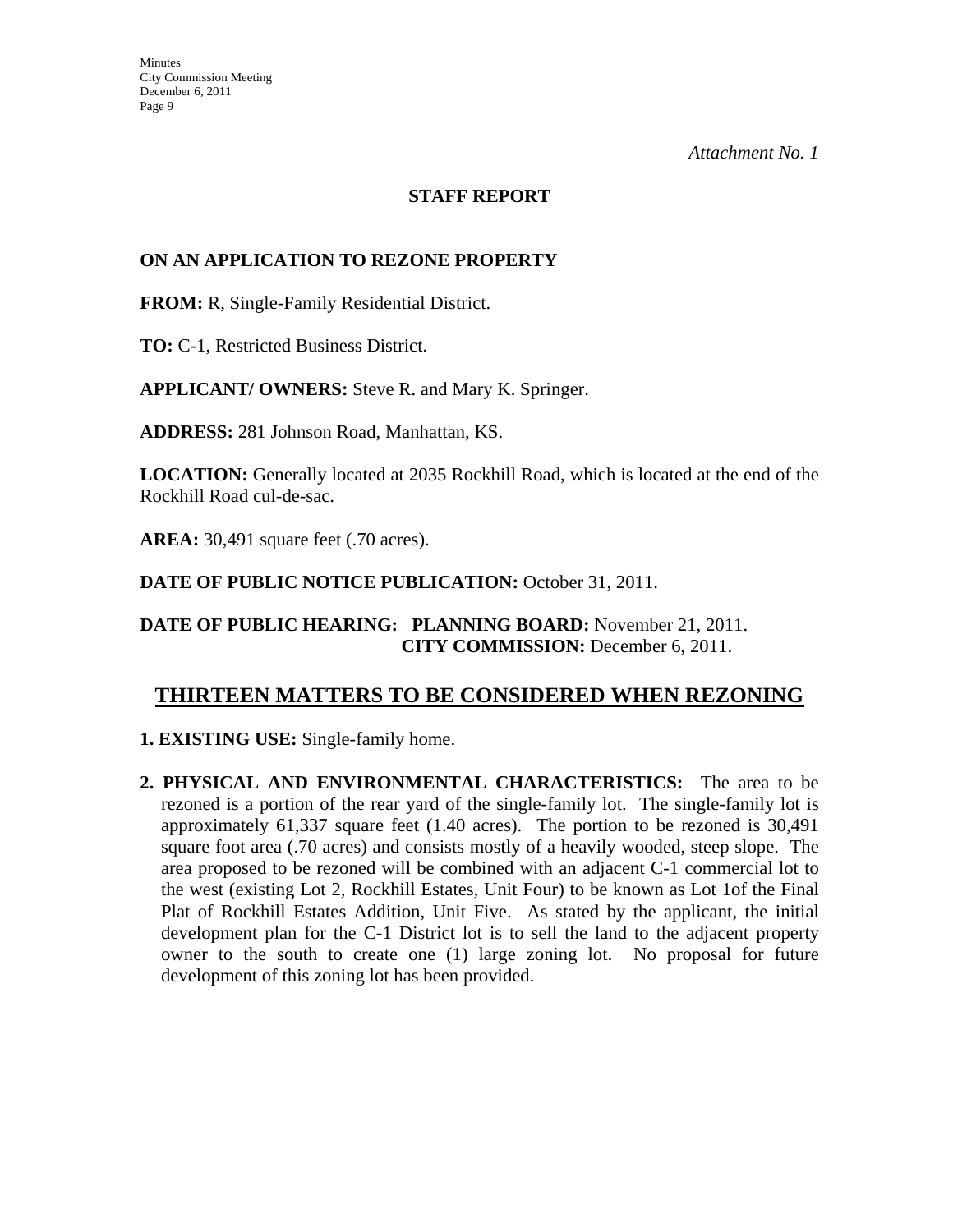### **3. SURROUNDING LAND USE AND ZONING:**

**NORTH:** Mostly single-family homes. Some two-family dwellings are present; R, Single-Family Residential District.

**SOUTH:** vacant lot, landscaping business office, Ft. Riley Boulevard, a state highway with varying width of road right-of-way, a variety of office and highway service commercial uses; C-1, Restricted Business District, and C-5, Highway Service Commercial District.

**EAST:** Mostly single-family homes. Some two-family dwellings are present; R District and R-1 Single-Family Residential District.

**WEST:** Westwood Road, a two-lane collector street, multiple-family apartment building, the Westwood Motel, single-family, two-family and four-family dwellings; 2104 Elm Lane PUD, Residential Planned Unit Development; R District, C-5 District, and R-2, Two-Family Residential District.

- **4. GENERAL NEIGHBORHOOD CHARACTER:** The general character is a mix of single-family, two-family, and multiple-family residential uses, and business and commercial uses. The area generally to the north, east and west consists of residential uses. The majority of the uses in this area are single-family homes, most of which are owner occupied. There are a number of two-family dwellings in the area that are nonconforming to the uses permitted in R District and R-1 District. To the south along Ft. Riley Boulevard are highway service commercial uses. A vacant commercial business lot and lot with a landscape business office are located at the northeast corner of Westwood Drive and Ft. Riley Boulevard. Both of these existing lots are zoned C-1 District. The area of the subject site being rezoned is proposed to be replatted with the vacant commercial business land to the west to create Lot 1, Rockhill Estates, Unit Five. To the south of Ft. Riley Boulevard are a variety of highway service commercial businesses.
- **5. SUITABILITY OF SITE FOR USES UNDER CURRENT ZONING:** The area proposed to be rezoned is currently zoned R, Single-Family Residential District. The wooded, steep sloped area is the rear yard of the single-family house at the terminus of Rockhill Road cul-de-sac. The area to be rezoned is suitable for the existing R, Single-Family Residential District.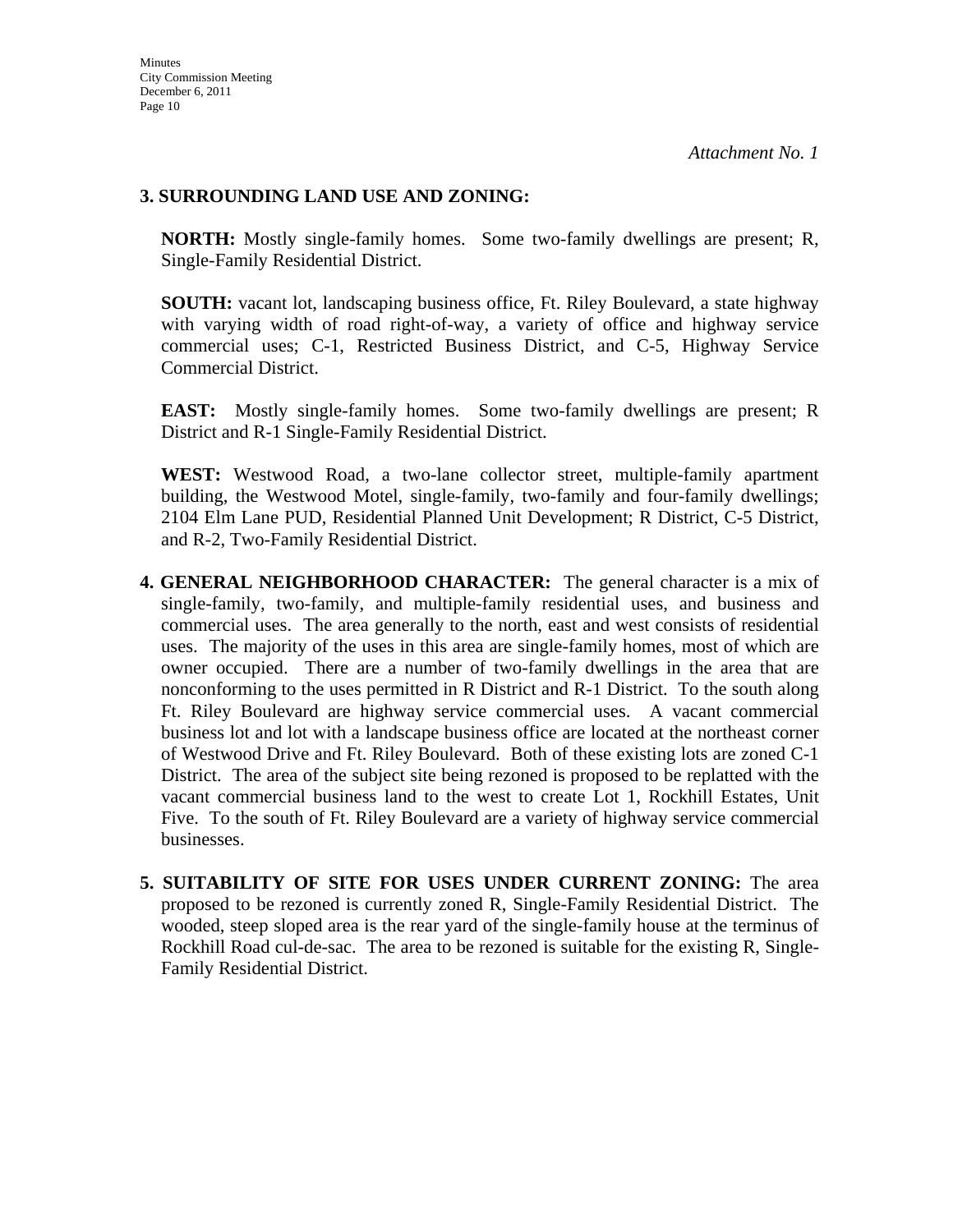**6. COMPATIBILITY OF PROPOSED DISTRICT WITH NEARBY PROPERTIES AND EXTENT TO WHICH IT MAY HAVE DETRIMENTAL AFFECTS:** The C-1, Restricted Business District is designed to provide for non-retail commercial, and business and professional activities adjacent to arterial and collector streets. The district is intended to be compatible with adjacent residential districts.

The proposed rezoning would combine the area with the existing Lot 2, Rockhill Estates Addition, Unit Four through the proposed Final Plat of Rockhill Estate Addition, Unit Five, to be considered concurrently by the Manhattan Urban Area Planning Board. The initial development plan for the proposed Lot 2 is to sell the land to the adjacent property owner to the south, existing Lot 1 Rockhill Estates Addition, Unit Four to create one (1) large zoning lot. No proposal for future development of this zoning lot has been provided. Access would be provided off of Westwood Road, a collector street. No access will be provided off of Ft. Riley Boulevard. Because of the layout of the proposed Final Plat, no access to the commercial property would be provided from Rockhill Road.

An increase in noise, light and traffic is anticipated with the rezoning of the subject site from a residential to commercial district. The properties to the north of the subject site are residential homes with large rear lots comprised of steep slopes and dense wooded areas. Considering the terrain of the area and the use limitations of the C-1 District, which are intended to limit the commercial use's impacts on adjacent residential properties (*see attached C-1 District regulations*), the proposed rezoning from R, Single-Family Residential District to C-1, Restricted Business District is compatible with nearby properties.

### **7. CONFORMANCE WITH COMPREHENSIVE PLAN: THE FUTURE LAND USE MAP FOR THE SOUTHWEST PLANNING AREA DESIGNATES THE SITE AS RESIDENTIAL LOW/MEDIUM DENSITY (RLM). THE RLM CATEGORY POLICIES INCLUDE THE FOLLOWING:**

### *RESIDENTIAL LOW/MEDIUM DENSITY (RLM)*

### *RLM 1: Characteristics*

*The Residential Low/Medium Density designation incorporates a range of singlefamily, single-family attached, duplex, and town homes, and in appropriate cases include complementary neighborhood-scale supporting land uses, such as retail, service commercial, and office uses in a planned neighborhood setting, provided they conform with the policies on Neighborhood Commercial Centers. Small-scale multiplefamily buildings and condominiums may be permissible as part of a planned unit development, or special mixed-use district, provided open space requirements are adequate to stay within desired densities.*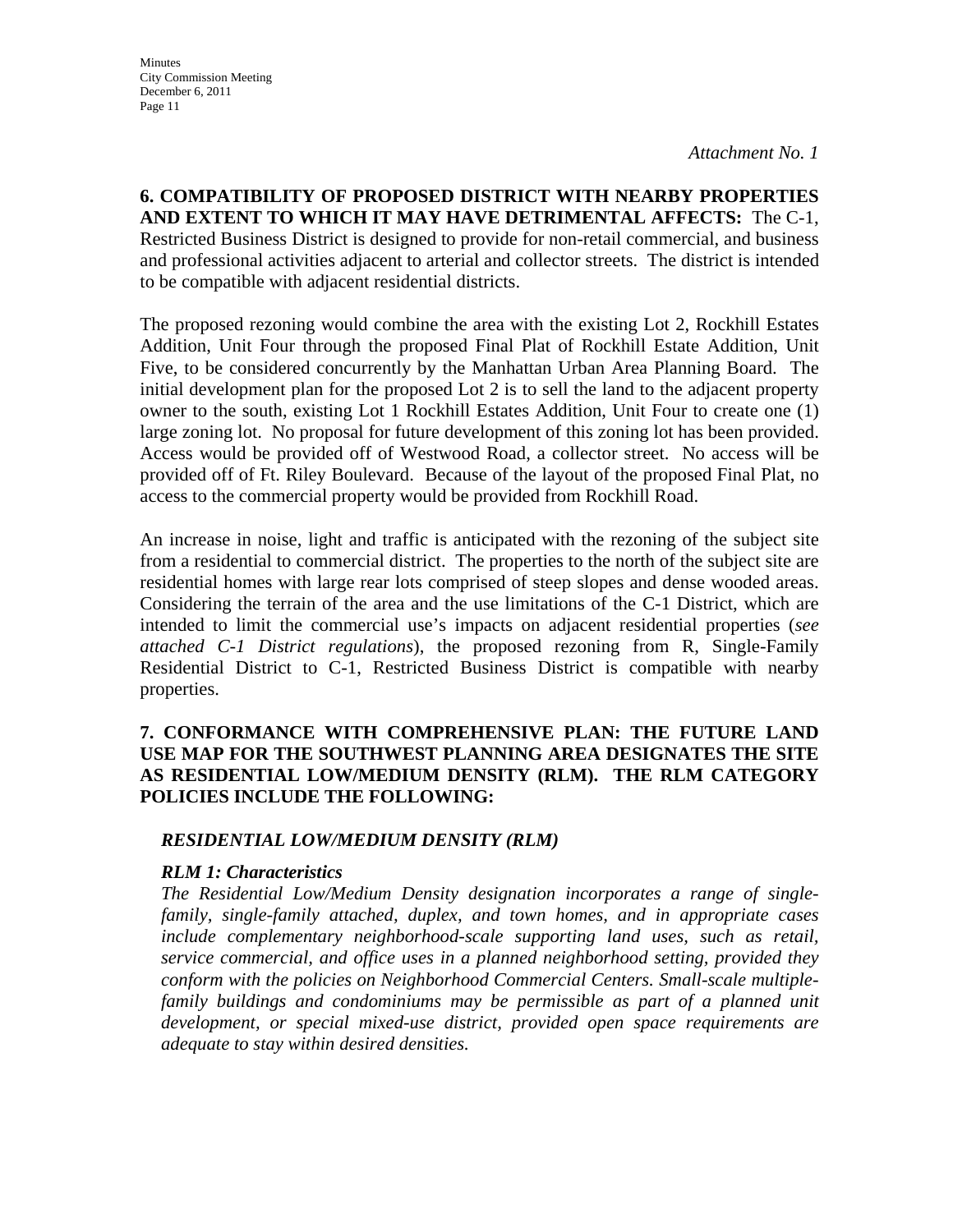### *RLM 2: Appropriate Density Range*

*Densities in the Residential Low/Medium designation range between less than one dwelling unit/acre up to 11 dwelling units per net acre.* 

### *RLM 3: Location*

*Residential Low/Medium Density neighborhoods typically should be located where they have convenient access and are within walking distance to community facilities and services that will be needed by residents of the neighborhood, including schools, shopping areas, and other community facilities. Where topographically feasible, neighborhoods should be bounded by major streets (arterials and/or collectors) with a direct connection to work, shopping and leisure activities.* 

### *RLM 4: Variety of Housing Styles*

*To avoid monotonous streetscapes, the incorporation of a variety of housing models and sizes is strongly encouraged in all new development.* 

The portion of the single-family lot that is being rezoned to C-1 District will be combined with Lot 2, Rockhill Estates Addition, Unit Four. This lot is currently vacant. The policies of the Land Use and Growth Management Chapter of the Comprehensive Plan on Infill and Redevelopment apply to this proposal.

### *GM 9: Infill and Redevelopment*

*Infill and redevelopment within established areas of the City is generally encouraged where deteriorated or obsolete structures have become detrimental to an area, where new uses can be accommodated on vacant properties, and in areas that have been specifically identified for redevelopment. Projects may range in size from a single residential lot to the redevelopment of multiple contiguous blocks within a neighborhood or commercial area. Regardless of its scale, infill and redevelopment shall be designed in a manner that is sensitive to and reflects the character of the surrounding area. Important design considerations include building scale, mass, roof form, height, and orientation, parking location, lot coverage, architectural character, and landscape elements. These design considerations are particularly important when infill or redevelopment occurs within or adjacent to an established residential neighborhood, or when a change in use or intensity would otherwise negatively impact the established character of the surrounding area. For additional policies related to infill and redevelopment, refer to the Land Use Policies below and to Chapter 9, Housing and Neighborhoods.*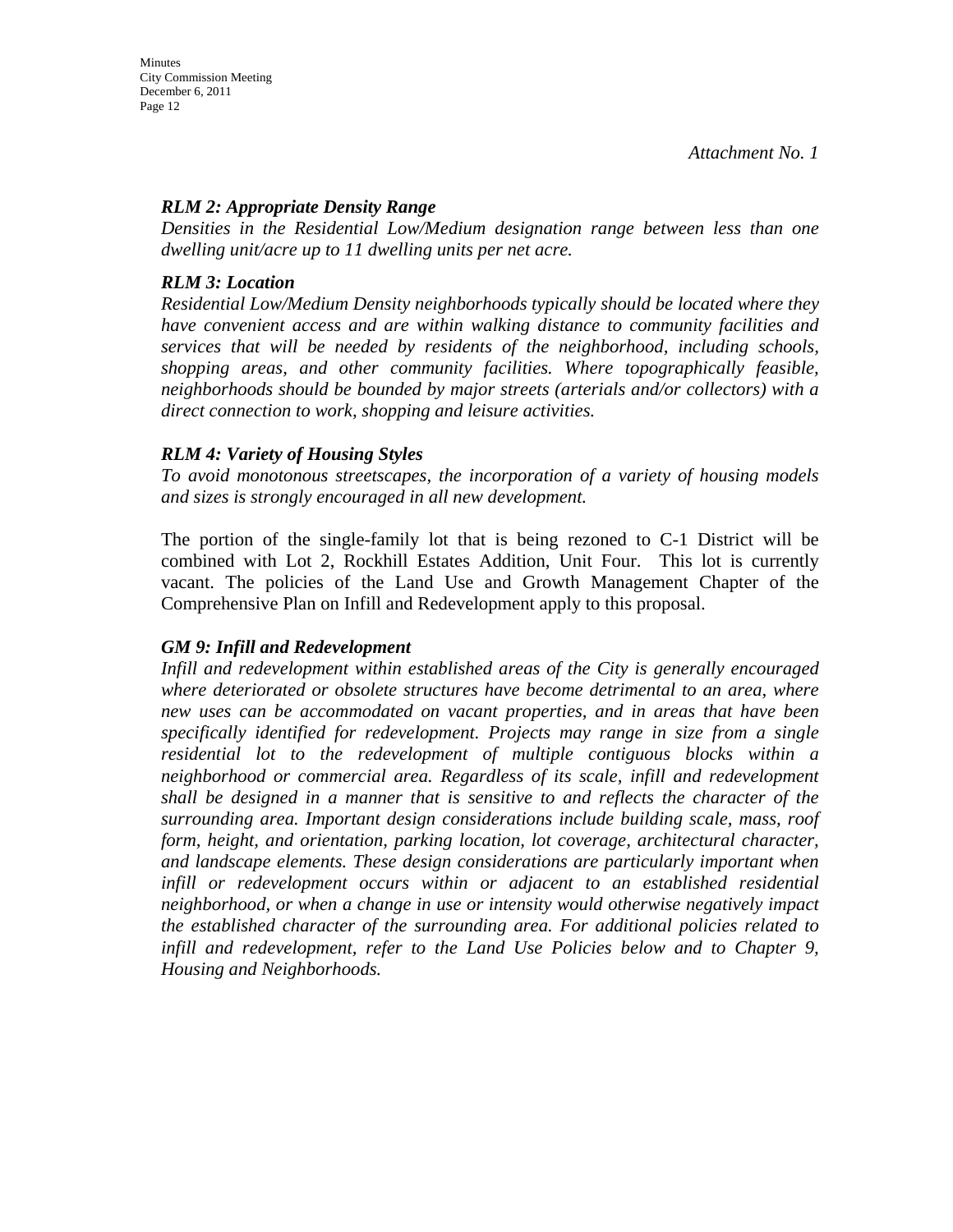The C-1, Restricted Business District, limits the permitted and conditional use to generally non-retail, professional business offices. The Land Use and Growth Management chapter of the Comprehensive Plan provides the following policies regarding the Office/Research Park (OFF/RP) category, which most closely matches the proposed C-1 District:

### *OR 1: Characteristics*

*The Office/Research Park land use designation is intended to provide concentrated areas of high quality employment facilities, such as corporate office headquarters, research and development, and educational facilities in a planned, "campus-like" setting. Office/Research Park developments may be incorporated into a master planned neighborhood, or located in close proximity to residential areas. Activities within an employment area typically take place indoors, and outdoor storage or other more industrial types of uses are typically not permitted. Some specialized research parks may include limited prototype production, such as in the K-State Research Park. This category may also include smaller office complexes consisting of a single building or several buildings that are not located within a typical office park setting. These smaller office complexes shall meet the intent of the policies within this section, to the extent that they apply (i.e., Policy OR5 will not apply to single-building facilities). The Poyntz Avenue Corridor, located between 17th Street and Juliette Avenue, is another designated office district with some unique characteristics and issues that are addressed more specifically in the adopted Poyntz Avenue Corridor District Plan.* 

### *OR 2: Location*

*Office/Research Park facilities should have direct access to existing or planned arterial and collector streets and should not rely on local or residential streets for access.* 

### *OR 3: Site Layout and Design*

*Office/Research Park developments should be organized in a planned, "campus-like" setting that is heavily landscaped. Each development will vary based on site configuration and topographical or other constraints; however, in a "campus-like" setting, buildings should typically be arranged to form outdoor gathering spaces.* 

### *OR 5: Unified Architectural Character*

*Buildings within an Office/Research Park setting should have a unified architectural character achieved through the use of similar elements, such as rooflines, materials, colors, signage, landscaping and screening and other architectural and site layout details.*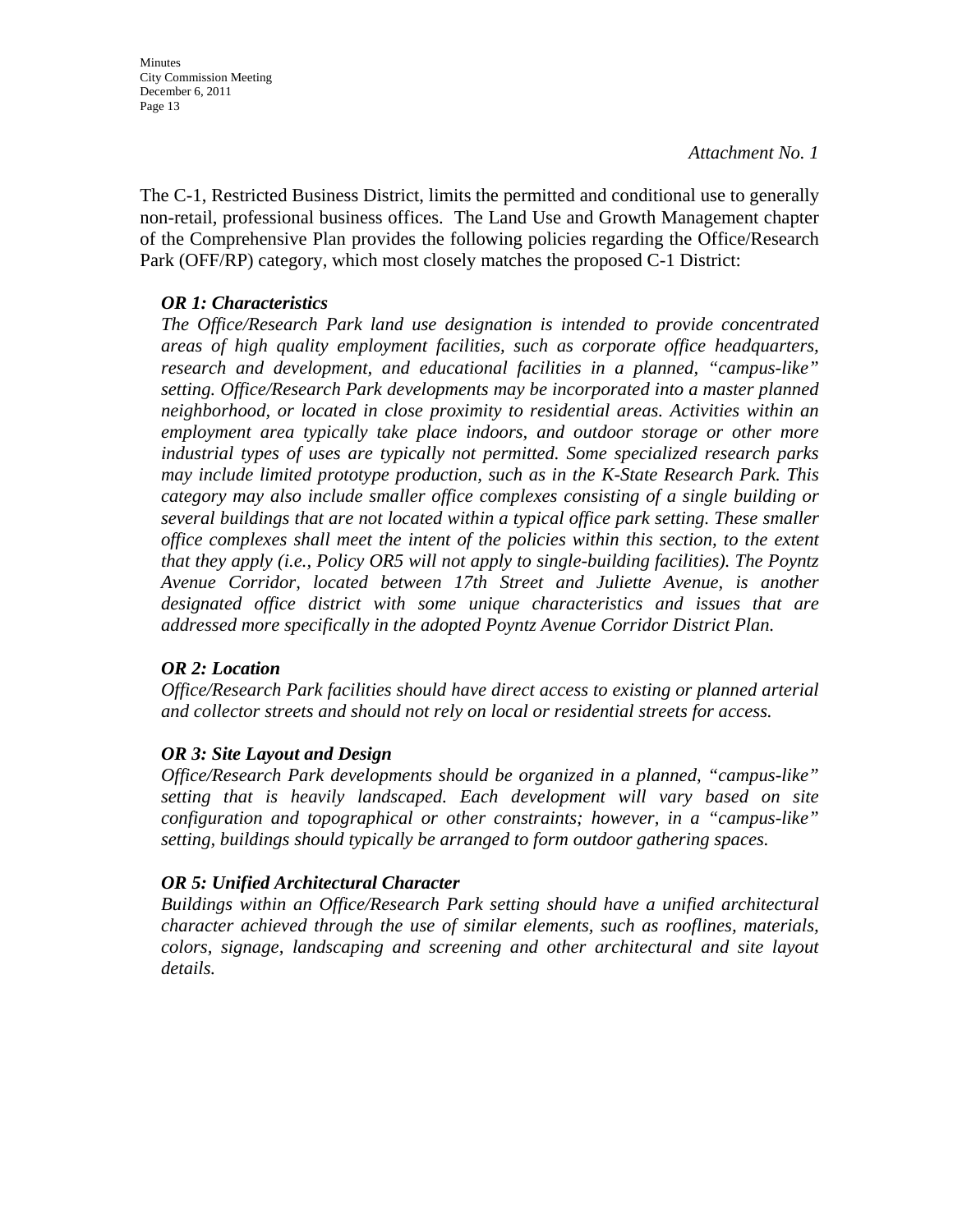#### *OR 6: Common Areas*

*Plazas and other common outdoor gathering spaces should be provided as part of the "campus" environment. Each development will vary based on site configuration and topographical or other constraints; however, in a "campus-like" setting, buildings should typically be arranged to form outdoor gathering spaces, such as quads, courtyards, patios, or seating areas for employees and visitors.* 

### *OR 7: Circulation and Access*

*Building entrances, outdoor gathering spaces, and parking areas shall be linked with clear, direct pedestrian walkways.* 

### *OR 8: Outdoor Storage*

*The functions of an Office/Research Park facility should generally be completely contained within buildings. Accessory outdoor storage facilities typically should be of a limited nature and completely screened.* 

The proposed rezoning generally conforms to the Comprehensive Plan.

### **8. ZONING HISTORY AND LENGTH OF TIME VACANT AS ZONED:**

| September 21, 1965 | CITY COMMISSION ACCEPTS EASEMENTS AND<br>RIGHTS-OF-WAY AS SHOWN ON THE FINAL<br>PLAT OF ROCKHILL ESTATE ADDITION. |
|--------------------|-------------------------------------------------------------------------------------------------------------------|
| 1965 – 1969        | "A" SINGLE AND TWO FAMILY DWELLING                                                                                |

### **1969 – PRESENT R, SINGLE-FAMILY RESIDENTIAL DISTRICT**

### **9. CONSISTENCY WITH INTENT AND PURPOSE OF THE ZONING ORDINANCE:**

The intent and purpose of the Zoning Regulations is to protect the public health, safety, and general welfare; regulate the use of land and buildings within zoning districts to assure compatibility; and to protect property values. The C-1, Restricted Business District is designed to provide for non-retail commercial, and business and professional activities adjacent to arterial and collector streets. This district is intended to be compatible with adjacent residential districts.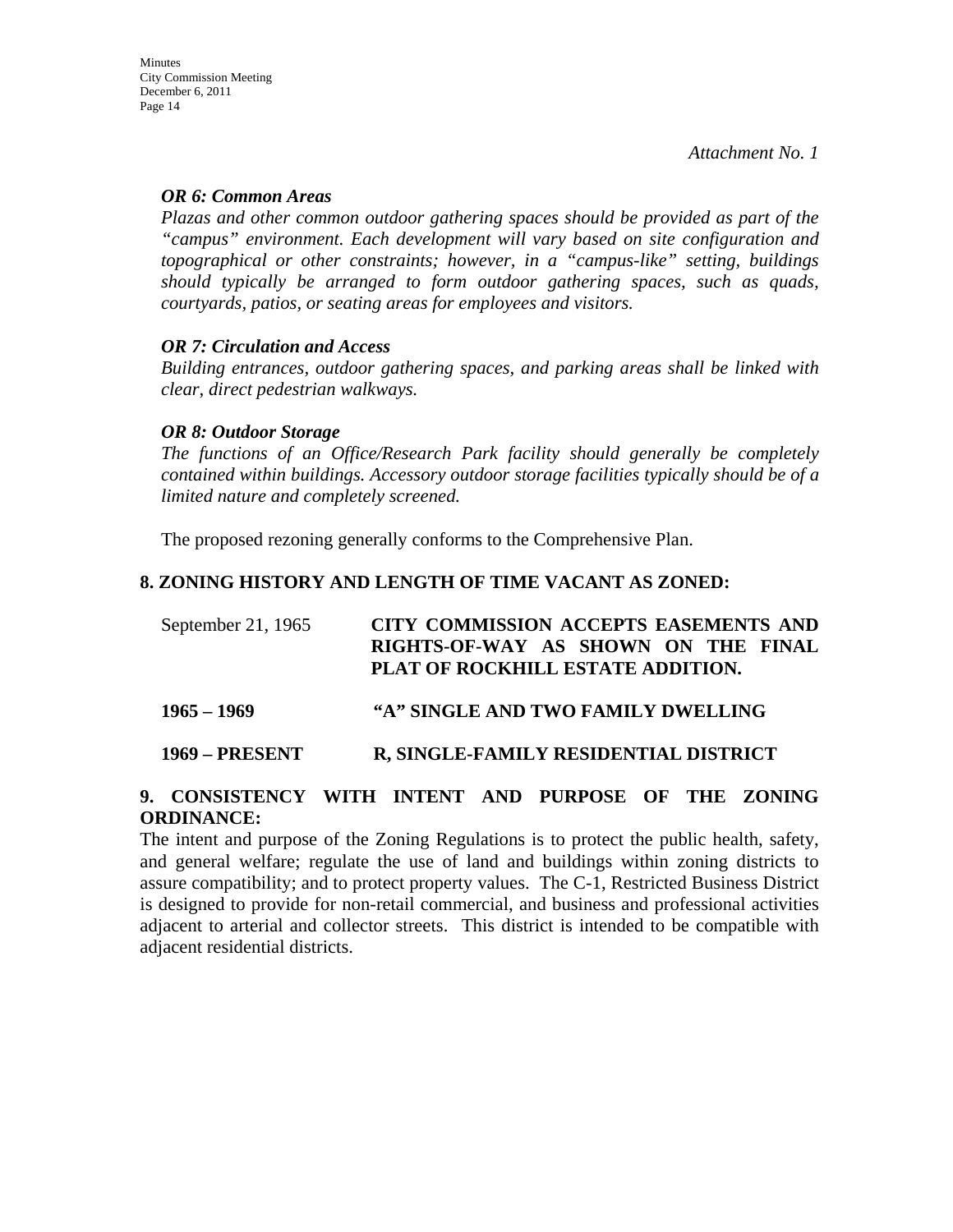The area to be rezoned is proposed to be replatted with Lot 2, Rockhill Estates Addition, Unit Four, which is zoned C-1 District, to create one (1) lot that will gain access off of Westwood Road. The proposed Lot 1, Rockhill Estates Addition, Unit Five, will be 45,561 square feet (1.05 acres) in area. If the Final Plat is approved, the proposed rezoning of the entire subject area will be consistent with the intent and purpose of the C-1 District.

**10. RELATIVE GAIN TO THE PUBLIC HEALTH, SAFETY AND WELFARE THAT DENIAL OF THE REQUEST WOULD ACCOMPLISH, COMPARED WITH THE HARDSHIP IMPOSED UPON THE APPLICANT:** There appears to be no relative gain to the public that denial would accomplish compared to the hardship to the applicant.

**11. ADEQUACY OF PUBLIC FACILITIES AND SERVICES:** The site can be adequately served with existing public utilities and services.

**12. OTHER APPLICABLE FACTORS:** The applicant is proposing the Final Plat of Rockhill Estates Addition, Unit Five, to enlarge the lot and the C-1, Restricted Business District. Approval of the Final Plat will be considered concurrently with the approval of the proposed rezoning. The Final Plat is conditioned on approval of the rezoning.

**13. STAFF COMMENTS:** City Administration recommends approval of the proposed rezoning of a 30,491 square foot portion of Lot 10, Rockhill Estates Addition, from R, Single-Family Residential District, to C-1, Restricted Business District, based on the findings in the Staff Report.

# **ALTERNATIVES:**

- 1. Recommend approval of the proposed rezoning of a 30,491 square foot portion of Lot 10, Rockhill Estates Addition, from R, Single-Family Residential District, to C-1, Restricted Business District, stating the basis for such recommendation.
- 2. Recommend denial of the proposed rezoning, stating the specific reasons for denial.
- 3. Table the proposed rezoning to a specific date, for specifically stated reasons.